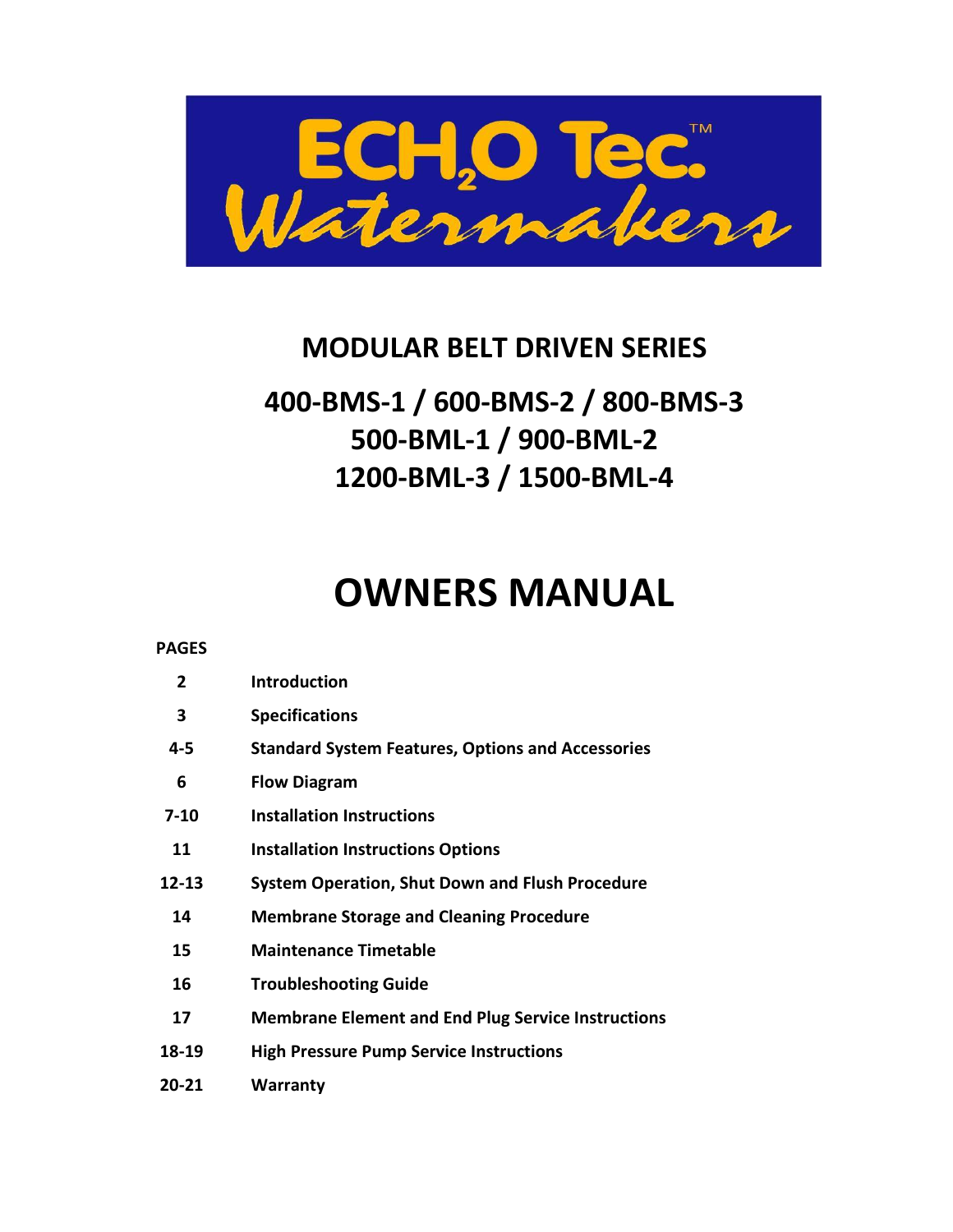# **INTRODUCTION**

Congratulations on the purchase of your ECHOTec Watermaker. We trust that you will be completely satisfied with our product. We thoroughly bench test every desalination system before shipping and are confident that we have manufactured the finest watermaker on the market.

Your watermaker will provide you with clean and safe drinking water for many years to come if you follow the simple instructions in this owners' guide. The purpose of this manual is to allow you to become familiar with each component of your new ECHOTec Watermaker.

By understanding the function, importance and normal operation of each part in the system, the operator can readily diagnose problems when they first develop. Such problems are easily corrected and require minor adjustments. If left unattended, a small problem in one component may affect the rest of the system and can lead to an expensive repair.

If you have any questions regarding the installation, operation or maintenance of your watermaker please contact us. We are always happy to assist!

# **ECHO MARINE LTD.**

1st Avenue South, Chaguaramas, Trinidad W.I. Telephone: 1-868-634-2027 Fax: 1-868-634-2026 E-mail: echotec@echo-marine.com [www.echotecwatermakers.com](http://www.echotecwatermakers.com/)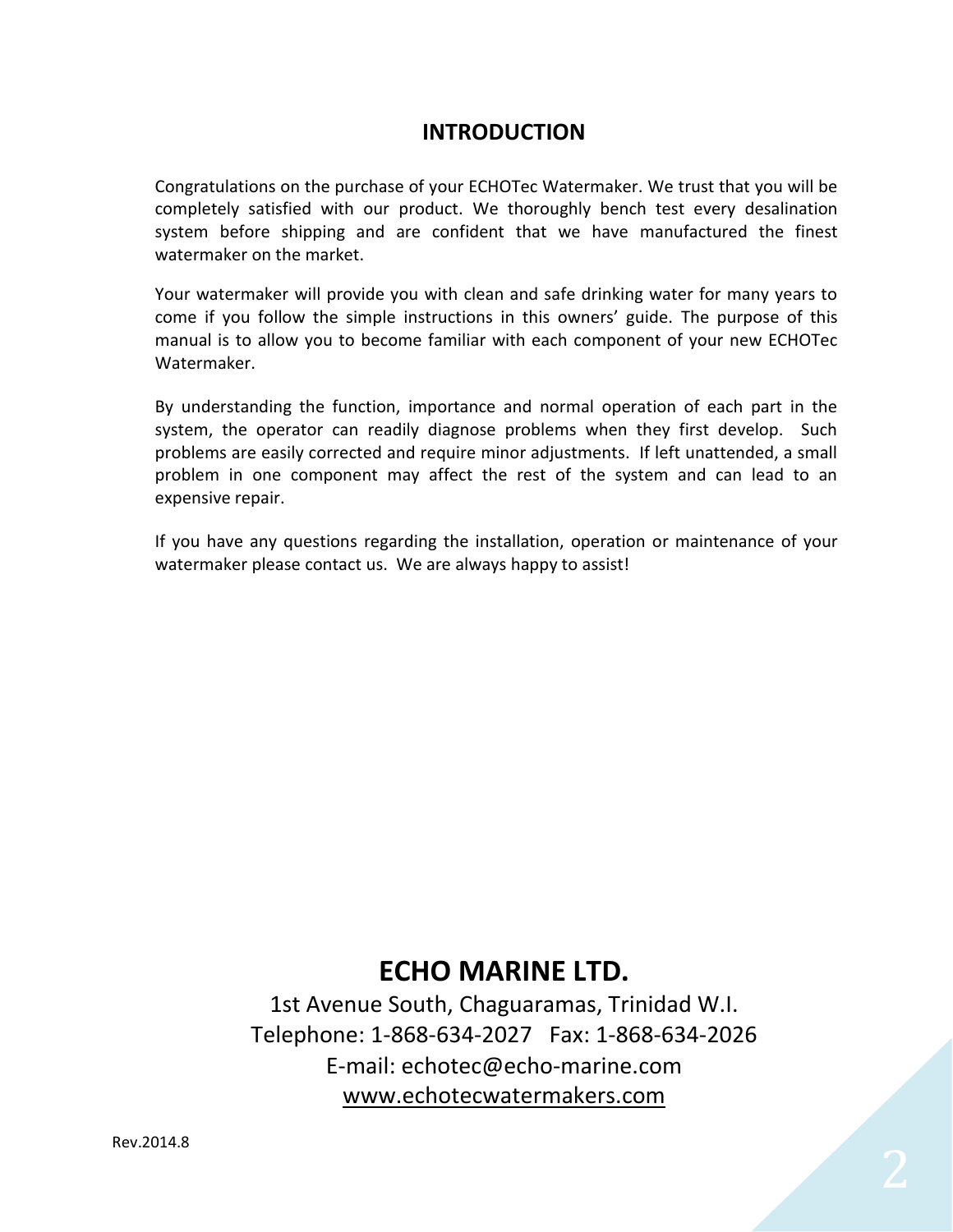# **SPECIFICATIONS**

#### **RATED PERFORMANCE:**

| <b>ECHOTec Model</b> | Gallons per hour | Liters per hour |
|----------------------|------------------|-----------------|
| $400 - BML - 2$      | 21               | 80              |
| $600 - BML - 3$      | 33               | 126             |
| $800 - BML - 4$      | 42               | 160             |
| $500 - BML - 1$      | 22               | 83              |
| $900 - BML - 2$      | 40               | 150             |
| $1200 - BML - 3$     | 53               | 200             |
| $1500 - BML - 4$     | 64               | 242             |

Reverse Osmosis performance varies with the feed water temperature and salinity. The rated performance is tested at  $26^{\circ}$ C /  $80^{\circ}$ F water temperature and 33g NaCl/ltr.

#### **RO MEMBRANE TYPE:**

Standard size high rejection TFC Polyamide, thin film composite, spiral wound, single pass reverse osmosis element.

**PRODUCT WATER QUALITY:** minimum 500 ppm TDS

**FEED WATER SALINITY RANGE:** up to 50,000 ppm TDS ( NaCl )

**PH RANGE:** 4 – 11

**CHLORINE TOLERANCE:** 1000 ppm hours

**FEED WATER PRESSURE:** 5"Hg to 60 psi

**OPERATING PRESSURE:** 900 psi

**FEED WATER TEMPERATURE RANGE:** min. 33°F / 0.5°C, max 113°F / 45°C

**ELECTRICAL POWER REQUIREMENTS:** 8 amps at 12 VDC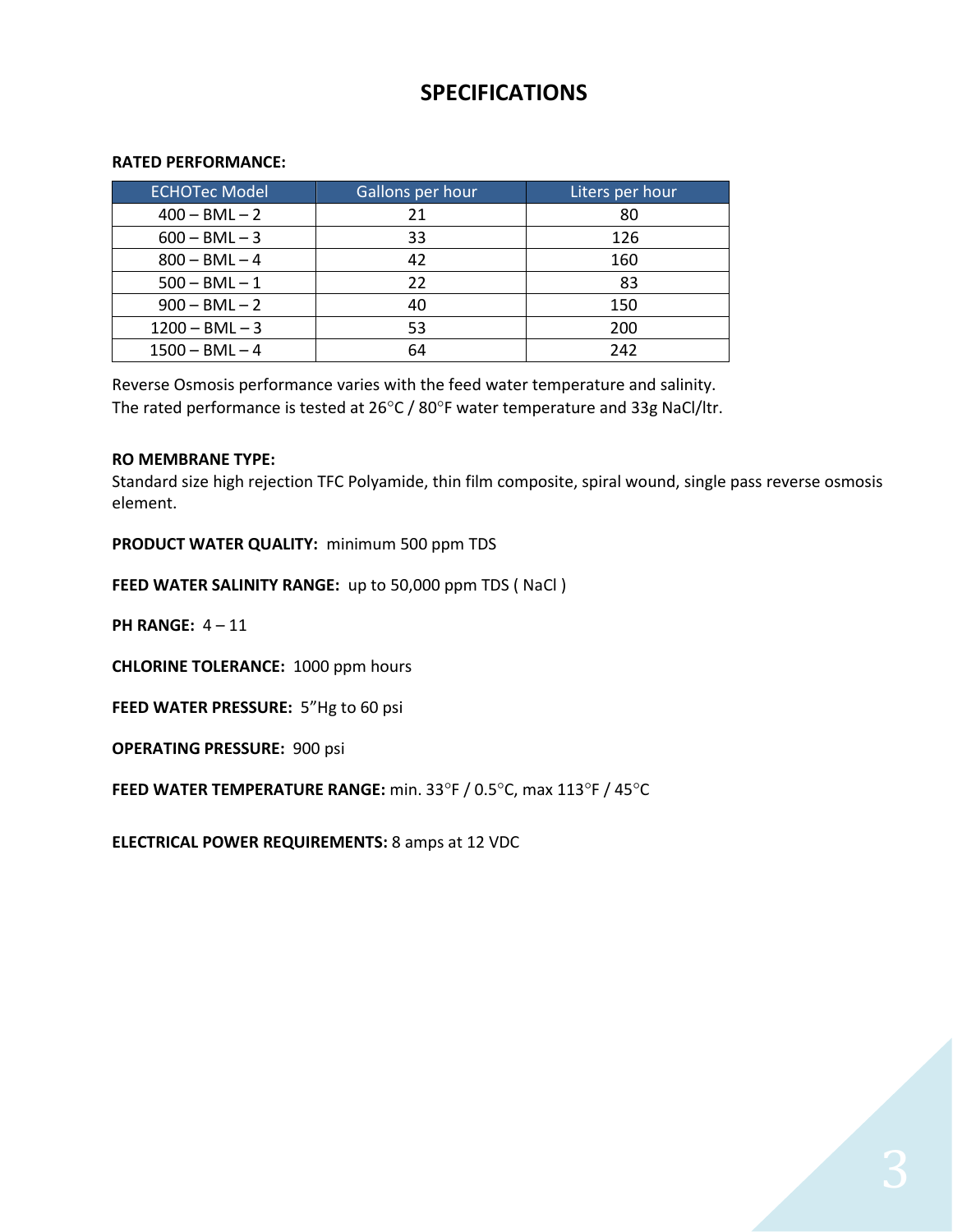# **STANDARD SYSTEM FEATURES**

#### 1) **1 PVC sea strainer**

2 3/4" NPT x barbed hose connection

- 2) **Pre-Filter** complete with 20 micron cartridge (5 and 20 micron with optional boost pump) 1 Stainless steel bracket with 8 screws
	- 1 Service valve with 1 Nylon nipple and 3 barbed hose connectors (with boost pump) or
	- 1 Flush/storage valve with 1 Nylon nipple and 1 NPT female tee (without boost pump)
	- 1 Filter wrench
- 3) **1 High-pressure pump unit** with magnetic clutch and driven pulley

#### 4) **Pressure vessel/s with reverse osmosis membrane/s**

| $500 - BML - 1$  | $1 \times 40''$ | $400 - BMS - 2$ | $2 \times 21''$ |
|------------------|-----------------|-----------------|-----------------|
| $900 - BML - 2$  | $2 \times 40''$ | $600 - BMS - 3$ | $3 \times 21''$ |
| $1200 - BML - 3$ | $3 \times 40''$ | $800 - BMS - 4$ | $4 \times 21''$ |
| $1500 - BML - 4$ | $4 \times 40''$ |                 |                 |

- 5) **1 Stainless steel control panel** completely assembled with:
	- 1 Pressure control valve
	- 1 High pressure gauge
	- 1 Product flow meter
	- 1 Diverter (3-way) valve
	- 1 Breaker (without boost pump) or
	- 2 Breakers (with boost pump)
- 6) **1 Hardener / pH neutralizer kit** with mineral element and 2pcs 3/8" compression fittings 1 Stainless steel bracket with 8 screws
- 7) 15 feet / 4.5 meter high pressure hose with 2 x stainless steel high pressure fittings attached 2 x stainless steel field attachable high pressure fittings
- 8) 20 feet / 6 meter 3/8" blue product water tubing 10 feet / 3 meter 3/4" wire coil reinforced hose (without boost pump only) 10 feet / 3 meter 5/8" braided hose + 3 feet 3/4" wire coil reinforced hose (with boost pump) 10 feet / 3 meter 1/2" braided reject hose
- 9) 8 x 3/4" Stainless steel hose clamps and 9 x 5/8" Stainless steel hose clamps (with boost pump) or

9 x 3/4" Stainless steel hose clamps and 3 x 5/8" Stainless steel hose clamps (without boost pump)

10) **1 Handheld TDS Meter**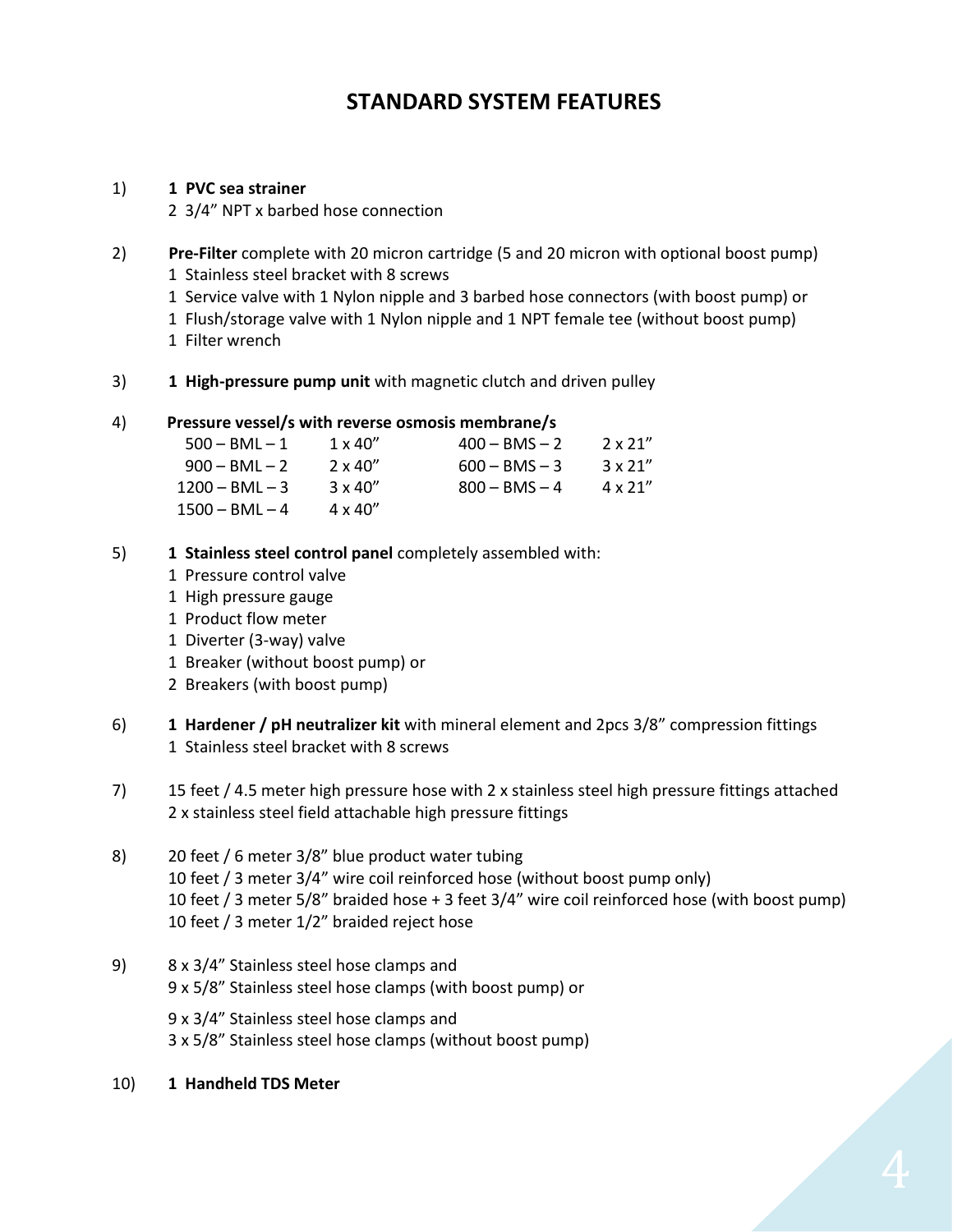# **OPTIONS AND ACCESSORIES**

If the high-pressure pump is installed less than 1 foot below the waterline or an additional 5micron prefilter is added, the installation of an optional boost pump is recommended. The boost pump also extents pre-filter element life, reduces maintenance and assists in priming the system after pre-filter changes.

**Boost pump** with intake hose barb, outlet hose barb, 4 feet / 1.2 meter wire reinforced intake hose, 10 feet / 3 meter braided feed hose, 5 micron pre-filter housing, bracket and cartridge (all assembled).



**Fresh water flush kit** for installation **with boost pump** (filter housing, charcoal cartridge, stainless steel bracket, 8 screws, shut off valve, 2 x 5/8" hose barb connectors, 5/8" tee, 10ft 5/8" braided hose, 5 x 5/8" hose clamps)

**Fresh water flush kit** for installation **without boost pump** (filter housing, charcoal cartridge, stainless steel bracket, 8 screws, shut off valve, 2 x 5/8" hose barb connectors,  $3/4$ " x  $1/2$ " tee, 10ft 1/2" braided hose, 3 x 5/8" hose clamps, 2 x 3/4" hose clamps)



#### **Low pressure gauge**

 changed. Select pressure range according to freshwater pressure.The low pressure gauge indicates when the pre-filters have to be

**5 Micron Pre-filter Housing** (1 filter housing, 1 pre-filter cartridge, 1 bracket, 1 3/4" NPT nipple) An additional 5 micron pre-filter is only recommended in connection with the optional boost pump.

**Note:** The 5micron filter must be installed as a second filter in flow direction

#### **Maintenance Kit**

10 Pre-filters, 5 and/or 20 microns 1 Spare sea strainer screen 2 Active carbon filters (fresh water flush) 1ltr. High pressure pump oil

#### **Extended Maintenance Kit**

- 1 Acid cleaning compound
- 1 Alkaline cleaning compound
- 2 Storage compounds (Biocide)
- 1 Complete spare seal and O ring kit (except high pressure pump)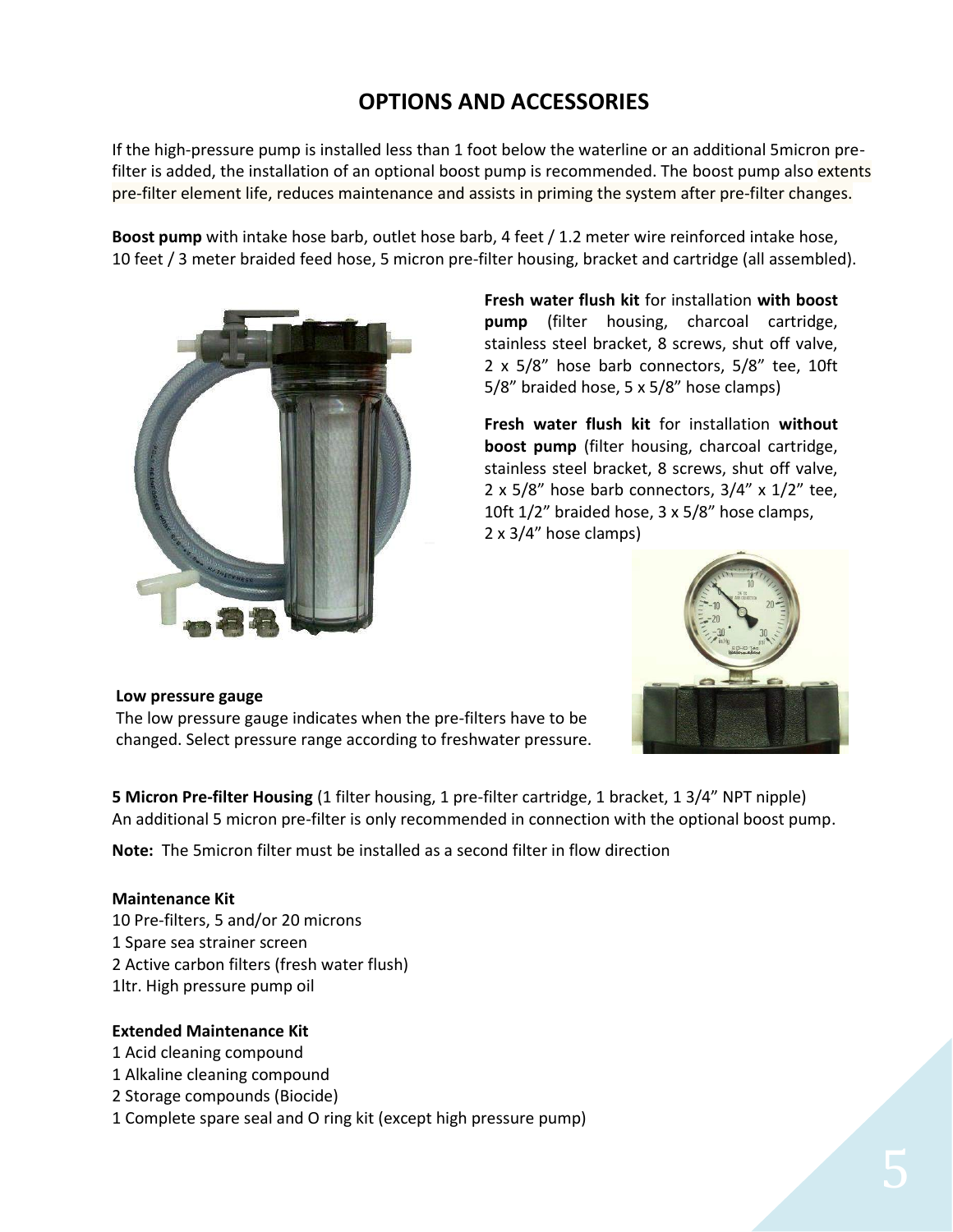# **FLOW DIAGRAM**

Shown with Optional Equipment

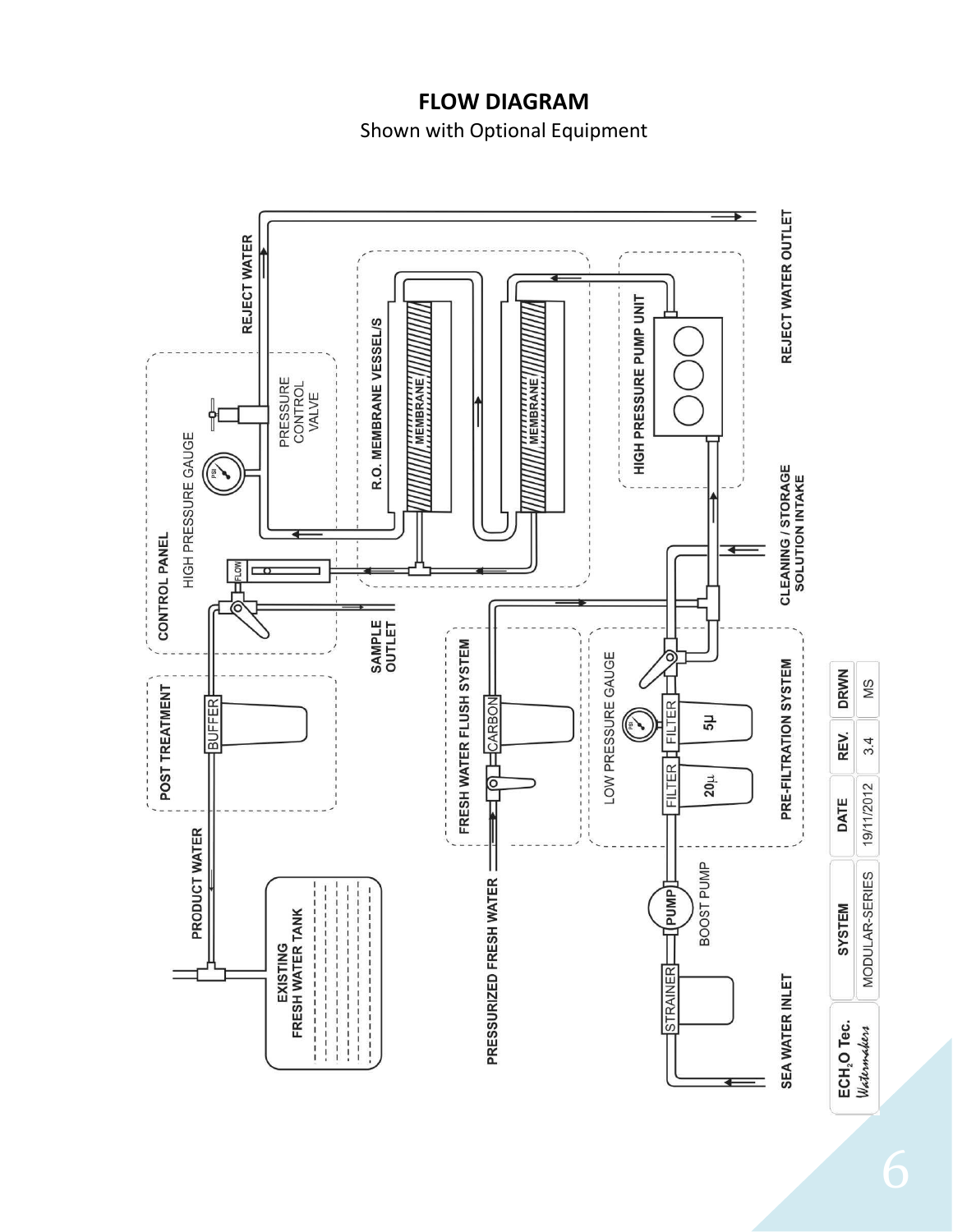# **INSTALLATION INSTRUCTIONS**



#### **HIGH PRESSURE PUMP**

To minimize vibration, it is best to build brackets on the motor itself, similar to alternator brackets. Use cardboard to construct a pattern first before making these brackets.

The high-pressure pump has a maximum RPM of 1750. The recommended working RPM is 1450.

Minimum RPM for ECHOTec watermaker models:

| $400 - 500$ : | 900 RPM  |
|---------------|----------|
| $600 - 900$ : | 1050 RPM |
| 1200 - 1500:  | 1225 RPM |

The high-pressure pump can run on lower RPM. This will decrease the specified production only.

Position the high-pressure pump horizontal with the dipstick up. The pump can turn in either direction.

Ensure proper pulley diameter on your engine. The electromagnetic clutch has a pulley diameter of 7"/177mm.

To determine the proper motor pulley size, use the formula below as a guideline.

PUMP PULLEY DIAMETER 7"/177mm X RPM PUMP = MOTOR PULLEY DIAMETER RPM MOTOR

**CAUTION: Re-tighten all fasteners after 50 hours of operation and check frequently for belt tension and chafing of high-pressure hoses.**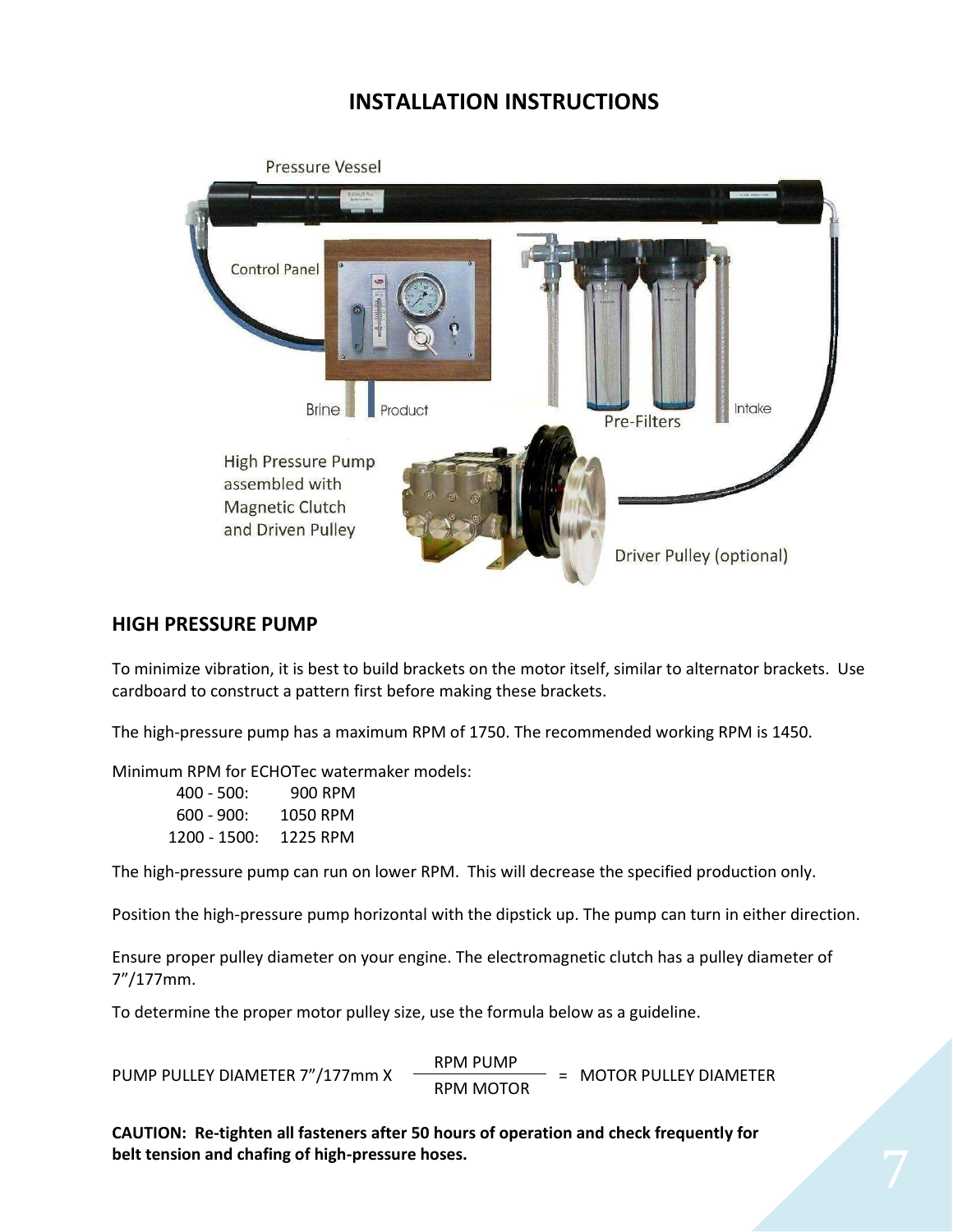### **PRESSURE VESSEL (MEMBRANE HOUSING)**

Mount the pressure vessel(s) with the provided brackets vertical (with the flow upwards) or horizontal in a convenient location away from the heat of the engine as close as possible to the high pressure pump.

The membrane is sealed within its housing by plugs at both ends. Inside the housing is a small amount of preservative to keep the membrane moist and prevent bacterial growth. The shelf life of the preservative, under best conditions, is one year.

When all other components and hoses/tubes are completely assembled, remove the caps on the high pressure fittings and the sealed tube from the product water outlet on the membrane housing/s and then finish making all final hose/tube connections. This will insure that the membrane is kept moist.

### **CONTROL PANEL**

Mount the control panel preferable trough a bulkhead or on any panel in an easily accessible location as close as practical to the membrane housing(s).

### **SEA STRAINER**



Mount the sea strainer with the provided 3/4" NPT nylon nipple directly to the intake of the 20 micron pre-filter housing. If an optional boost pump is required (refer to "Available Options and Accessories"), mount the sea strainer in a serviceable location in between the sea-cock of your choice and the boost pump.

#### **CAUTION: To avoid excessive mechanical stress, do not mount the sea strainer directly to the sea-cock.**

Connect the barbed fittings with the supplied coil reinforced intake hose and secure all hoses below water level with two hose clamps. For boost pump installation refer to the installation instructions for optional equipment (page 11).

#### **FILTER HOUSINGS**

Mount the pre-filter in a serviceable location and connect the bottom port of the cleaning / storage valve with the 5/8" reinforced vinyl hose to the intake hose barb fitting of the high-pressure pump (lower fitting). Secure the hose with hose supplied clamps.

**CAUTION: Install all plumbing to eliminate any air pockets in the system.**

**CAUTION: If you have to re-seal NPT fittings, use a maximum of three wraps of Teflon tape on the threads. Always keep the tape back from the end of the fittings (at least two threads). Do not allow any tape to enter the system.**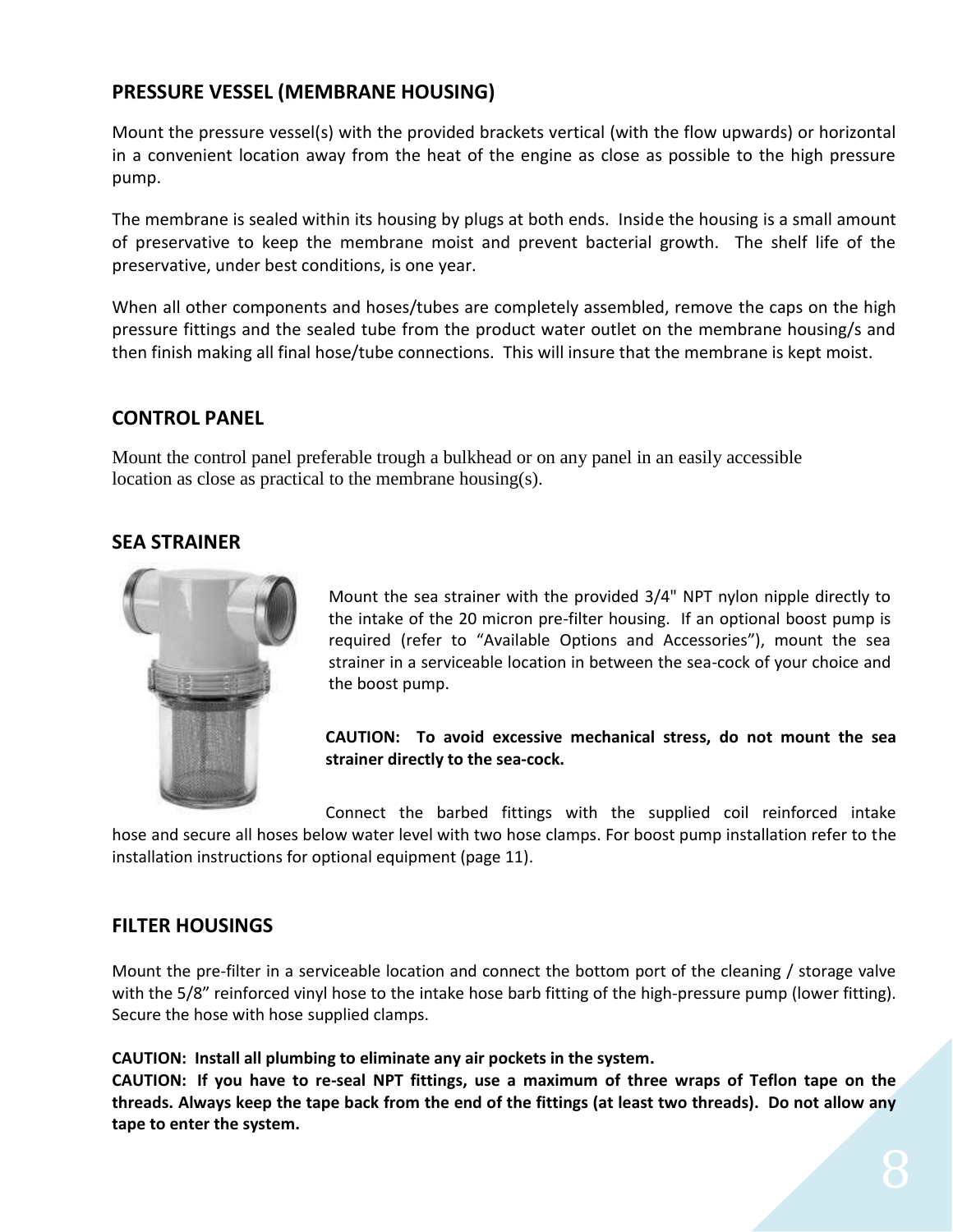### **HIGH PRESSURE HOSE**

The high pressure hose has factory mounted high pressure couplings on each end (also included are two field attachable fittings). This hose comes in a 15 feet / 4.5 m length, so it may be cut to suit your needs. Leave a little extra length of hose to avoid stress on the system components.

#### **CAUTION: Never bend the high pressure hose tighter than a 6"/15 cm radius.**

#### **Assembly instructions for the stainless steel field attachable high-pressure couplings**

- 1) Cut the hose in a clean 90 $^{\circ}$  angle preferably with a cutting disc or fine tooth hacksaw.
- 2) Un-assemble the coupling (remove threaded inner part from outer part).
- 3) Rotate the socket (outer part) anti clock wise on to the hose until hose bottoms. Back the hose out  $\frac{1}{2}$  turn to allow for expansion of the hose during assembly.
- 4) Apply dishwashing liquid mixed 1:1 with water on to the nipple (inner part) of the high-pressure fitting and the inside of the hose.
- 5) Hold the socket preferably in a vice and screw the nipple all the way into the hose. The straight fitting is supplied with a hexagonal plug as an assembly tool.

Run one of the high-pressure hoses from the output of the HP pump (O ring sealed fitting) to the O ring sealed fitting at the end of the membrane that is marked IN.

#### **CAUTION: A minimum hose length of 3 feet / 1m is required for pulsation dampening. The hose can be coiled where needed.**

Run the second high-pressure hose from the outlet of the RO membrane housing to the pressure control valve in the control panel. Do not over tighten the high pressure fittings. They are O-ring sealed and need little torque to lock only.

**CAUTION: When connecting the high pressure hose to the membrane housing (s), avoid over tightening. The fitting is o-ring sealed and does not require much torque.**

### **PRODUCT WATER TUBING**

Using the blue product water tubing, connect the center fitting of the membrane housing with the bottom fitting (inlet) of the flow meter in the control panel. Connect the tubing or hose from each output port of the 3-way valve to your water tank and to the taste/test station of your choice.

#### **CAUTION: Under no circumstances should the product water line be allowed to become blocked while the system is running. Do not install shut-off valves anywhere in this line.**

#### **CAUTION: Do not allow chlorinated water from your storage tank to flow back into the R.O. membrane.**

You may directly "T" your product water line into the tank vent (Refer to the Flow Diagram). This avoids chlorinated water to back flow from your water tanks into the R.O. membrane and does not require a new fitting in your tank. This solution requires a vent of sufficient diameter as the product water will have to flow against the escaping air. If the product line must be installed below tank water line, an optional nonreturn valve should be installed.

An existing hand pump style spigot, with a check valve only can be used as test station. If using this type of spigot for two sources (tank and test), install low-pressure non-return valves in the tank- and product line and "T" both into the existing hand pump spigot.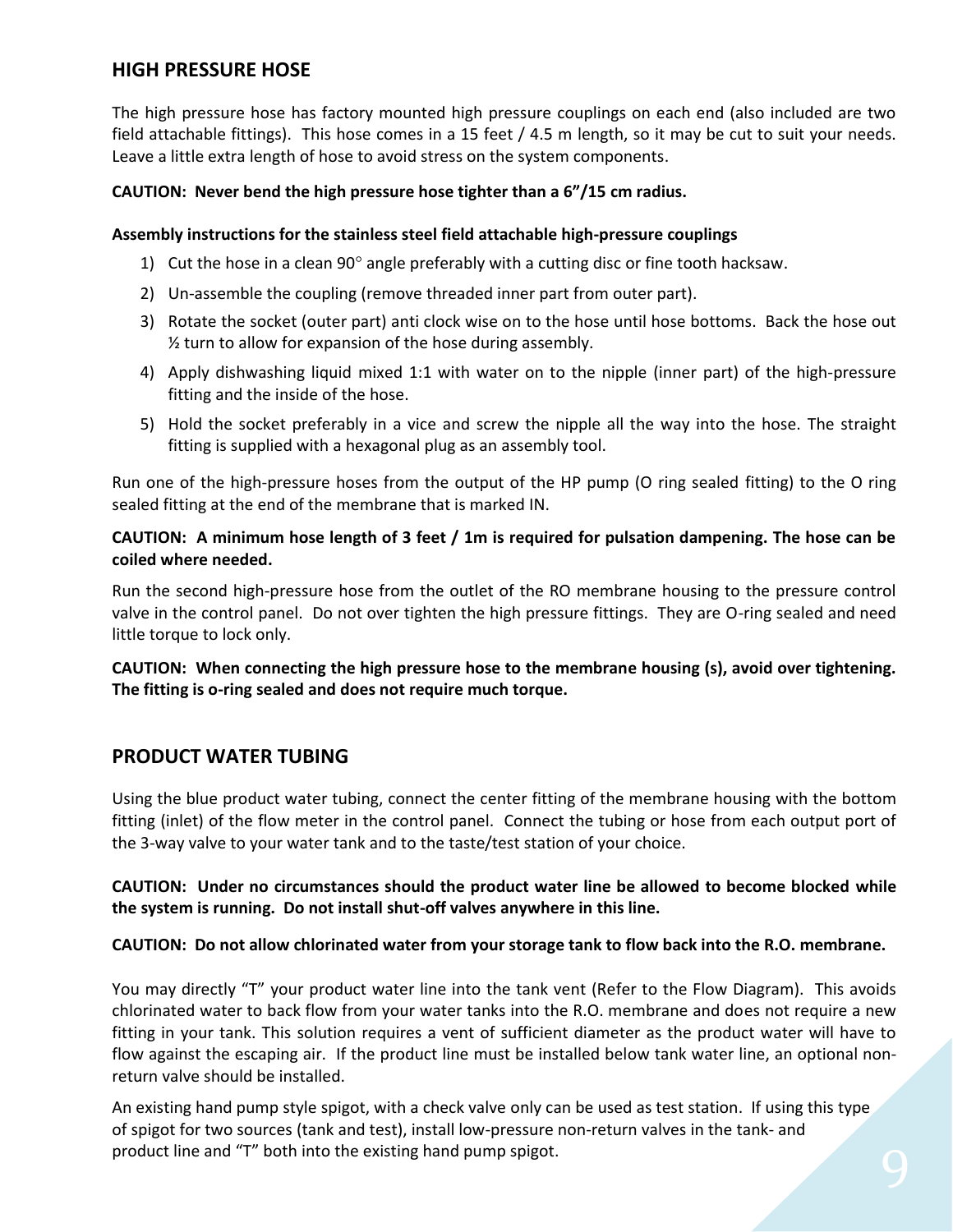### **HARDENER / PH NEUTRALIZER KIT**



The ECHOTec post treatment element contains a mixture of minerals that returns bicarbonate alkalinity, correcting pH only enough to reach a neutral equilibrium. This dramatically reduces corrosion on metal tanks, boilers, washing machines and plumbing due to acidic product water.

Install the hardener / pH neutralizer housing at a serviceable location in line with the product water tubing from the diverter valve on the control panel to the freshwater storage tank. (Refer to flow diagram on page 6)

**Note:** Observe the flow direction indicated on the housing.

### **REJECT WATER TUBING / HOSE (BRINE)**

Connect the outlet of the pressure control valve on the control panel with a reject thru-hull of your choice (preferably above the water line as an indication for proper operation of the system).

# **THOUGH-HULL FITTING (not supplied)**



The boat's designated intake thru-hull should be located in an area that will always be in the water when the boat is used under normal running conditions.

A trough hull fitting with strainer scoop could be helpful. Installed with the opening facing the bow, it typically generates a small amount of pressure while moving through the water. It is important not to place the thruhull fitting directly forward of a speedometer pickup. It is also wise not to place the intake thru-hull slightly aft or outboard of a holding tank, head or galley sink overboard discharge.

#### **ELECTRICAL INSTALLATION**

The electrical installation should only be done by a professional electrician according to the local regulations with regards to safety. Electrical installation materials are not supplied.

**Connect the** +**wire of the magnetic clutch to the system switch on the control panel. Supply 12V DC to the switch. This wire needs to be protected by a 10A fuse.**

**When the batteries minus are connected to the main engine, an additional –wire is not necessary.**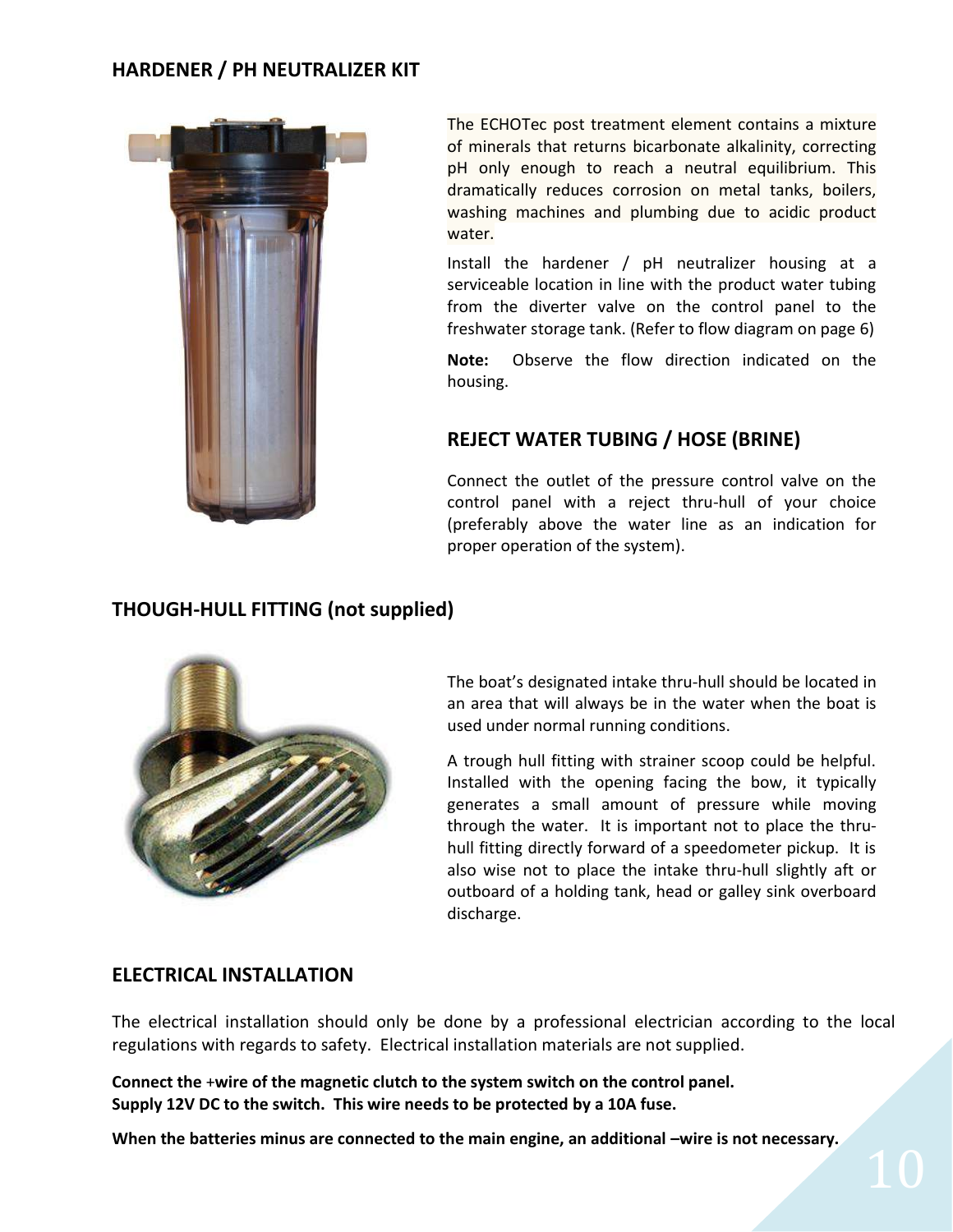# **INSTALLATION INSTRUCTION – OPTIONAL EQUIPMENT**

#### **BOOST PUMP**

Install the submersible boost pump with the electric motor sideways (horizontal) **below** the water line, in between the sea strainer and the pre-filter(s). The intake is at the center of the pump. The outlet should ideally point upwards or sideways with the fitting to the top to prevent air pockets.

Avoid elbows/90˚ fittings in your plumbing if possible. The complete pump head can be turned in case the outlet direction is not suitable for your installation.

The ECHOTec "Orbital" Magnetic Drive Pumps eliminate the conventional shaft seals found in most pumps. This means that there is no rotating seal to wear and allow the liquid being pumped to leak out.

We rely on the liquid being pumped to lubricate the impeller-magnet assembly spinning on the stationary spindle. If the pump is run dry for longer than 10 minutes, the assembly may "freeze" onto the spindle.

All pumps can be serviced with the use of a screwdriver. The only moving part in the pump other than the motor is the impeller-magnet assembly. This assembly rotates on a stationary spindle and up against a thrust washer.

**Note:** The boost pump includes the 5 micron pre-filter option.

#### **5 MICRON PRE-FILTER**

Connect the filter housing with the supplied ¾" nylon nipple to the standard filter housing and reconnect the reinforced vinyl hose. The 5micron cartridge has to be installed as the second filter in flow direction.

#### **5 MICRON PRE FILTER WITH LOW PRESSURE GAUGE**

The optional 5micron pre filter housing with low pressure gauge has to be installed as a second filter in flow direction.

#### **FRESHWATER FLUSH SYSTEM**

Install the active carbon filter housing at an easily accessible location close to your seawater intake line and any pressurized water line. Connect the fitting on the shut off valve of the carbon filter housing to your boats' pressurized water line.

Connect the filter outlet to the supplied T-connector. Connect the two remaining ports of the Tconnector to the outlet of the storage/cleaning valve on the pre-filter housing and to the intake of the high pressure pump (refer to the flow diagram).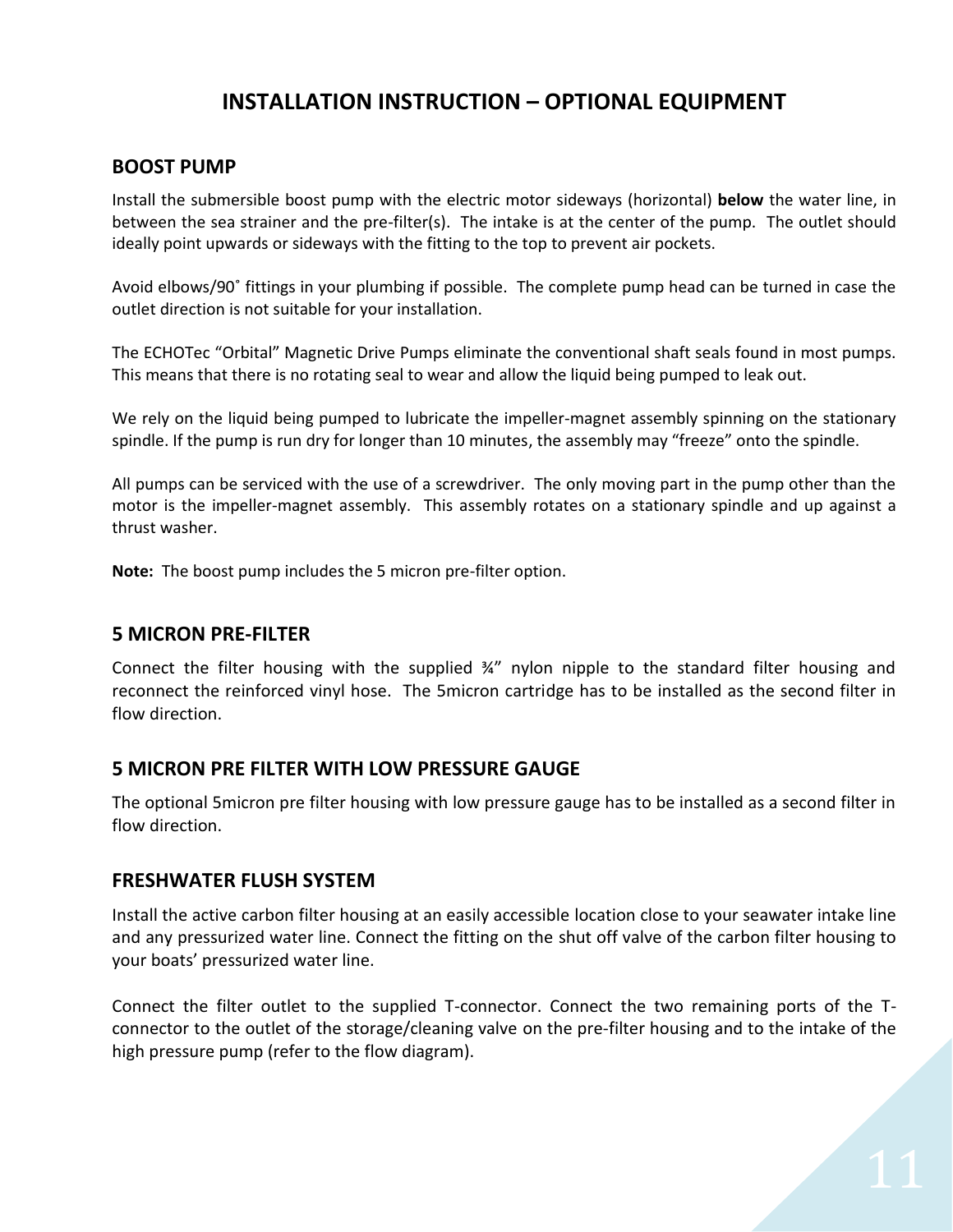# **SYSTEM OPERATION INSTRUCTIONS**

**CAUTION:** The reverse osmosis membrane contains a preservative solution to prevent microbiological growth. If ingested, it may cause irritation of the gastro-intestinal tract. Therefore, discard all the product water for at least thirty minutes of initial operation or after system storage before drinking or before use in food preparations!

**CAUTION:** Do not operate the system using contaminated feed water sources (oil, chlorine or other chemicals).

**CAUTION:** Check proper oil level with dipstick or show glass (center of show glass).

**CAUTION:** Have you removed the shipping plug from the high pressure pump and replaced with the enclosed breather oil cap? Failure to do so may damage the crankshaft oil seals of the pump.

- 1) Open the seawater intake valve (sea cock).
- 2) Open the pressure control valve, on the control panel, all the way counter-clockwise.

**CAUTION:** Never start the system with the high-pressure control valve closed.

- 3) Set the cleaning/storage valve to the pre-filter position (towards the filter).
- 4) Set the diverter valve to sample position (left).
- 5) Switch on the boost pump (optional).
- 6) Switch on the high pressure pump.
- 7) Flush the air out of the system. Crack open pre- filter housings if needed.

Check for brine discharge at the output location.

**CAUTION:** Never allow any leaks in your hose or tube connections.

**CAUTION:** Do not attempt to re-seal the stainless steel product water outlet fitting on the membrane vessel end cap by further tightening as this could damage the thread of the plug. Remove the fitting, apply new Teflon tape, insert the fitting and hand tighten plus ¼ turn.

- 8) Close the pressure control valve slowly clockwise to allow air bubbles to work themselves out of the system.
- 9) Adjust the water pressure to achieve the specified product output with a maximum reading of 900 PSI on the pressure gauge in the control panel. If you operate the watermaker in brackish or lake water, adjust the working pressure not to exceed the specified product water rate.
- 10) Taste the product water at your sample station. If the water is pure, switch the diverter valve to fill your storage tank.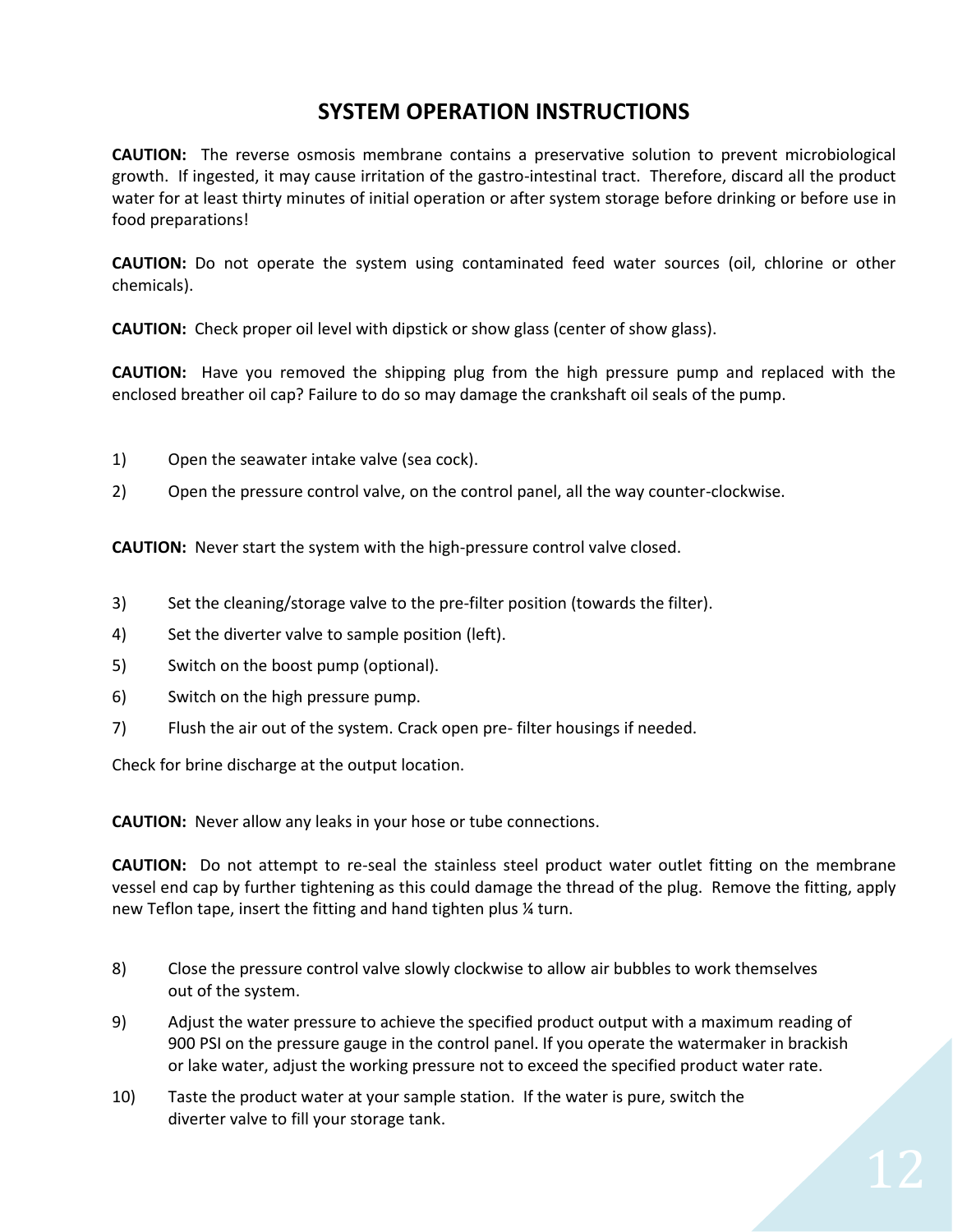# **SYSTEM SHUT DOWN PROCEDURE**

- 1) Switch the diverter valve to sample station.
- 2) Open the pressure control valve all the way counter-clockwise.
- 3) Switch off the electric motor and the boost pump (if installed).
- 4) Close the seawater intake valve.

#### **FRESH WATER FLUSH PROCEDURE**

The fresh water flush prepares your watermaker for a shut down period of ten days. It can be repeated indefinitely as an alternative to the chemical long term storage of the membrane element.

**CAUTION:** The boats fresh water pressure should not exceed the range of the low pressure gauge.

- 1) Open the pressure control valve all the way (two full rounds after the spring releases) counter clockwise.
- 2) Close the sea water intake valve or switch the cleaning/storage valve to the closed position.
- 3) Open the fresh water flush valve.

Your boats' fresh water supply pump should now turn on (larger fresh water pumps will cycle on and off). Allow fresh water to flow until all salt water is flushed out of the RO System. For the next flush procedure, test how long it takes until the brine at the outlet becomes fresh.

### **PRE-FILTER BACKWASH PROCEDURE**

As part of a long term storage, you may remove the pre-filter cartridges from the housings or perform a pre-filter backwash procedure. If there is no momentary shortage of fresh water, the back wash may also be useful to reduce product water discharge time until the product is free of odor after each start up.

- 1) Open the seacock and switch the cleaning/storage valve to the sea water position.
- 2) Allow fresh water to flow until all salt water is flushed out of the pre-filter(s), boost pump and the sea strainer (approximately 30 seconds, depending on the flow rate of your vessel's fresh water pump).
- 3) Close the seacock.

### **MEMBRANE STORAGE PROCEDURE**

If you intend to store your watermaker for more than ten days, growth of micro-organism may degrade the RO membrane(s) performance and the RO membrane(s) should be flushed with a biocide solution. This will preserve the membrane for long-term storage of up to ten months.

If you have installed the optional fresh water flush system, it is recommended to back flush the pre-filter(s), the boost pump and the sea strainer with fresh water (see above). Close the seawater intake valve (sea cock) and remove the pre-filter cartridge(s).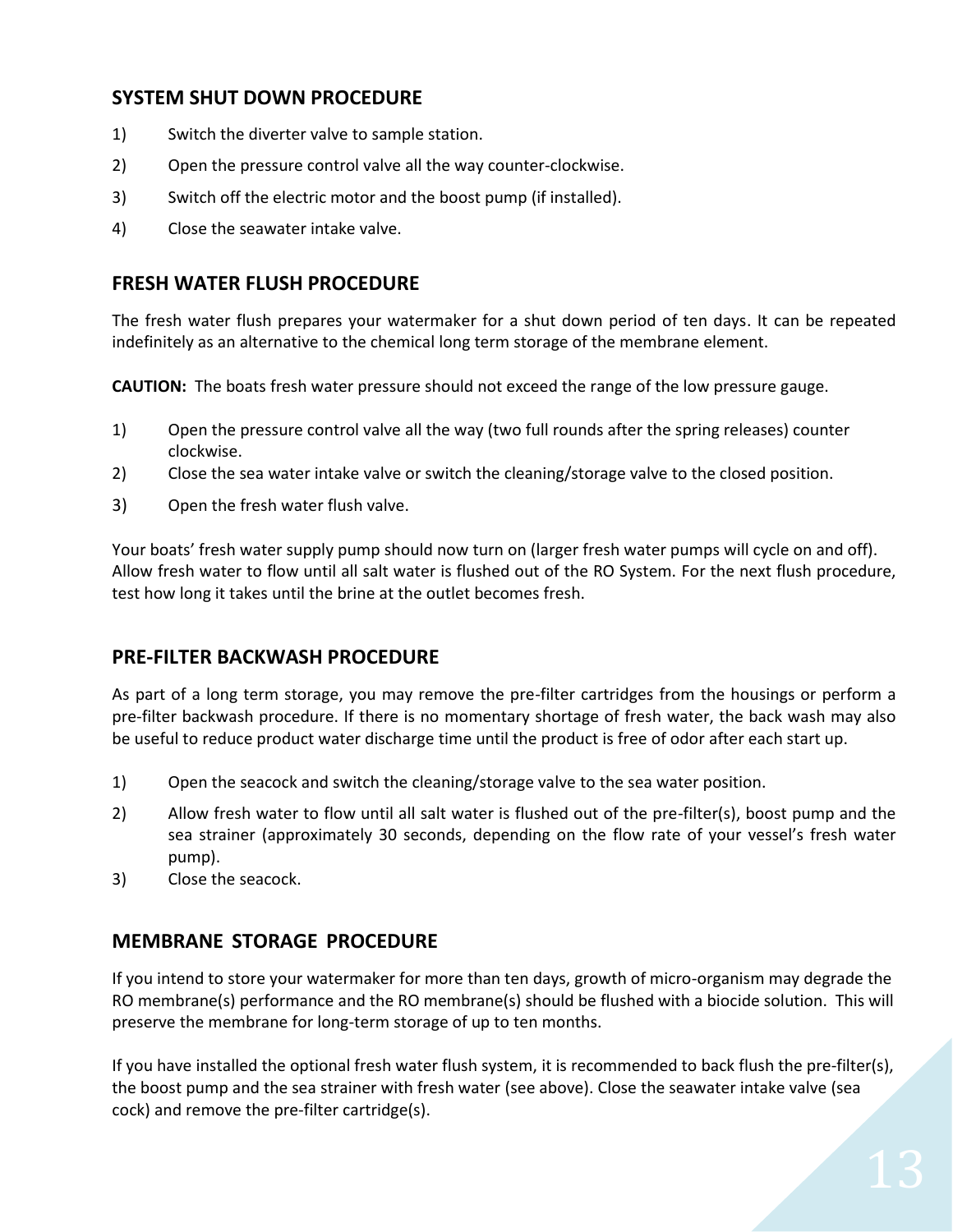- 1) In a clean plastic container, mix 2.5 gallons / 10 liters of un-chlorinated fresh water with 100 grams (1/3 container) of ECHOTec membrane preservative # 3 (Metabisulfite) for one and two 40" membrane systems. Mix 4 gallons / 15 liters of water with 150 grams (1/2 container) of preservative for three and four 40" membrane systems.
- 2) Switch the three-way valve to the cleaning/storage position.
- 3) Switch the diverter valve to the sample position.
- 4) Open the pressure control valve all the way counter clockwise (two full rounds after the spring releases).
- 5) Use a large funnel or open container with barbed fitting to pour the solution into the cleaning/storage hose or lead the hose into an elevated plastic container while running the highpressure pump. When the solution has been infused, switch off the watermaker.

Your watermaker is now prepared for a shut down period of ten months.

**CAUTION:** After storage, discard the product water for at least thirty minutes of initial operation before drinking or before use in food preparations.

### **MEMBRANE CLEANING PROCEDURE**

ECHO Tec membrane element may be chemically cleaned when the product water output drops by 15% of the specified amount. The frequency of this occurring will vary greatly depending upon feed water quality. Fouling of the membrane will naturally occur during normal usage.

Increased amounts of fouling without proper cleaning of the membrane will reduce the performance of your water maker. A drop in production of approximately 10% is normal and expected during the first year of operation.

**Note**: Do not clean when product salinity high. Clean only to restore output!

**CAUTION:** The use of chemicals or cleaning methods other than those outlined in the cleaning instructions will void the ECHO Tec Warranty.

**CAUTION:** Cleaning chemical #1 is an alkaline detergent. See warning label on side of the container and observe all safety precautions on label.

**CAUTION:** Cleaning chemical #2 is an acid, a mineral scale remover. See warning label onside of container and observe all safety precautions on label.

**CAUTION:** Do not mix different cleaning chemicals together. Do not use different cleaning chemicals together at the same time.

To clean the ECHO Tec. reverse osmosis membrane mix a solution of 1.5 to 2 % by weight with warm nonchlorinated water (113° F / 45° C) in a clean plastic container. Use 10 ltr / 2.5 gal (with 200 g or 2/3 container cleaning agent) for one 40" membrane. Use 4 ltr / 1 gal (with 40g cleaning agent) for every additional membrane.

For safety reasons, we do not recommend you to install a 3 way re-circulating valve to facilitate the service procedure. Disconnect the intake and reject water hose and lead them in the plastic container. Recirculate the solution intermittent without pressure for up to 60 min. There will be no flow at the fresh water outlet.

**CAUTION:** Observe the maximum operating temperature of 113° F / 45° C. The high pressure pump might over heat the solution on re-circulating.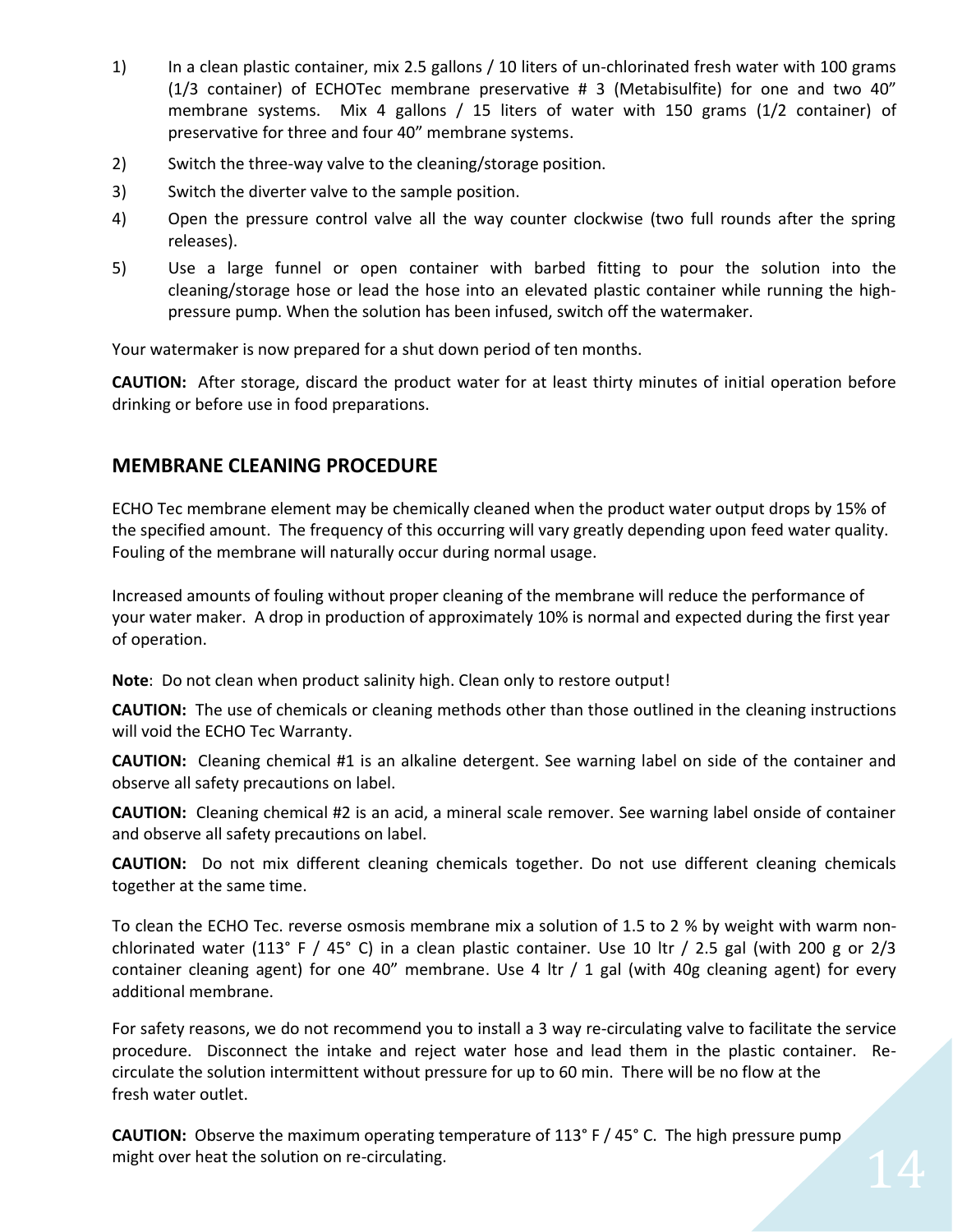It is important that most of the fresh water remaining from the last flush is dumped before the reject hose is led in the cleaning bucket for re-circulation in order to avoid diluting the solution. Use cleaning chemical #1 first. Only if the performance does not improve, use the acid cleaner #2 at the same ratio and instruction.

# **MAINTENANCE TIMETABLE**

The following maintenance timetable is an estimate of the time intervals at which maintenance may be required only. This schedule must be adjusted to the regularity of usage, the condition of the intake water, the length of time the system is exposed to seawater and the total running time following each system cleaning.

| <b>COMPONENT</b>             | <b>MAINTENANCE REQUIRED</b>                                              | TIME INTERVAL (INTERMITTENT DUTY)                                                         |
|------------------------------|--------------------------------------------------------------------------|-------------------------------------------------------------------------------------------|
| Sea Strainer                 | Inspect and clean<br>screen and housing                                  | every 200 hrs or when clogged. Observe low<br>pressure gauge if installed.                |
| Pre filters(s)               | Replace or clean element(s) and<br>clean housing(s)                      | Boost pump: when pressure is lower than 0<br>PSI. No Boost pump: pressure lower than 5"Hg |
| Hardener / pH<br>neutralizer | Replace or refilled with the mineral<br>mix of another cartridge         | when 25% of the content has been dissolved to<br>guaranty sufficient contact surface      |
| Carbon flush<br>filter       | Replace element                                                          | every 6 months                                                                            |
| High pressure<br>pump        | Change<br>crankcase oil<br>7.5 oz./0.2 L SAE 90 Wt, non-detergent        | Initial change after 50 hrs.<br>every 300 operating hours or 12 months                    |
| High pressure<br>pump        | Change seals and O-rings                                                 | every 5000 hrs or 3 years.                                                                |
| R.O. Membrane                | Clean with acid and/or alkaline<br>cleaning compound                     | when production decreases by 15%.                                                         |
|                              | Replace                                                                  | when cleaning does not                                                                    |
|                              | Note: Do not clean when TDS reads<br>high. Clean only to restore output! | increase production.                                                                      |
| Flow meter                   | *Infuse muriatic acid and rinse well                                     | when discolored/dirty                                                                     |

\* Set the diverter valve to the sample position. Disconnect the product water tubing from the product port at the membrane vessel and carefully infuse Muriatic acid, KR1 or Ospho with a syringe into the product water tubing. Once the discoloring has cleared, re-connect the tubing, run the system and rinse the flow meter with the product water. **CAUTION**: Adhere to the safety advises of the cleaning agents.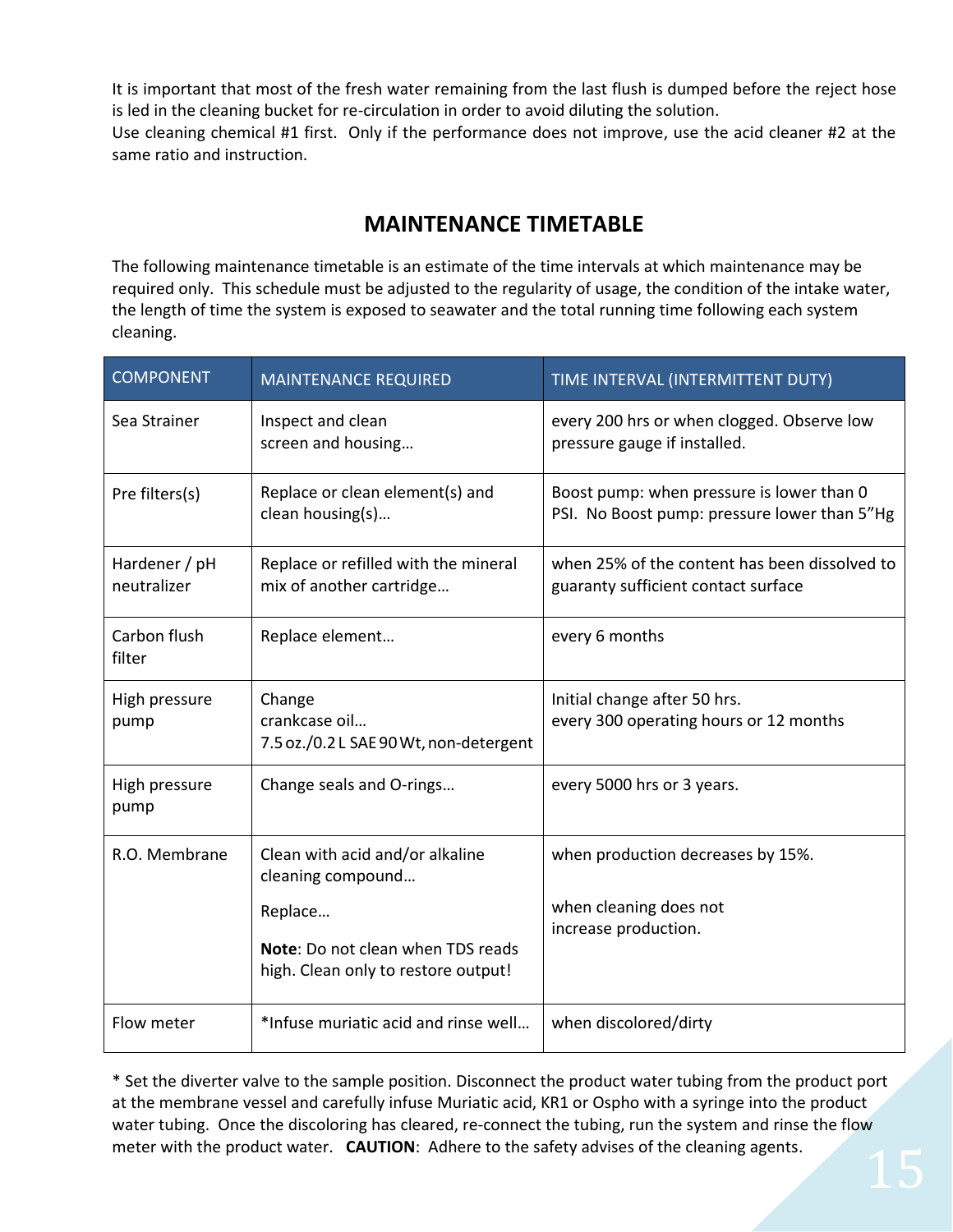# **TROUBLESHOOTING GUIDE**

| <b>MALFUNCTION</b>                                      | <b>CAUSE</b>                                                            | <b>REMEDY</b>                                                                                              |
|---------------------------------------------------------|-------------------------------------------------------------------------|------------------------------------------------------------------------------------------------------------|
| Inability to build up                                   | Air enters intake plumbing.                                             | Tighten all hose clamps.                                                                                   |
| pressure                                                | Air in intake system                                                    | Allow more time to prime. If no boost pump is<br>installed, perform freshwater flush to assist<br>priming. |
| with high pressure<br>gauge fluttering.                 | High pressure pump valve<br>stuck after long storage time.              | Open one by one all six hexagonal valve covers.<br>Inspect valves for movement.                            |
| with loud noise from                                    | Seacock closed                                                          | Open seacock                                                                                               |
| HP-pump.<br>(Low pressure gauge                         | Seacock clogged (Barnacles?)                                            | Clean seacock                                                                                              |
| reads below 10"Hg)                                      | Strainer, filter/s fouled                                               | Clean strainer, change/clean filter/s.                                                                     |
| during navigation                                       | Through hull fitting in wrong<br>location (suction trough<br>movement). | Use strainer scoop (page 11).                                                                              |
| Pressure drops<br>frequently with change<br>of noise    | Air enters intake plumbing.                                             | Tighten all hose clamps. Reseal NPT fittings.                                                              |
| during navigation                                       | Air enters sea water intake<br>during navigation.                       | Move through hull fitting to lower location.                                                               |
| and drop in pump RPM                                    | Magnetic clutch slips                                                   | Bad electrical contact. Test voltage directly at<br>clutch connection when clutch is engaged.              |
| Excessive leakage                                       | Worn high pressure seals                                                | Replace high pressure pump seals                                                                           |
| between the high<br>pressure pump head<br>and crankcase | Cracked ceramic plunger                                                 | Inspect for hairline crack. Replace plunger<br>and HP seals (page 20).                                     |
| with water in crankcase                                 | Cracked ceramic plunger<br>and/or worn HP/oil seals                     | Inspect for hairline crack. Replace plunger (if<br>needed), high pressure seals and oil seals.             |
| Product salinity reads<br>above 500ppmTDS.              | Membrane element has<br>reached its service life time.                  | Replace membrane element. See instructions<br>on page 17.                                                  |
| Product output below<br>specification.                  | Membrane element clogged<br>or reached its service life<br>time.        | Clean membrane element (page 14).<br>Replace membrane element (page 17).                                   |
| Leak on pressure vessel<br>end cap from salt water      | O-ring worn                                                             | Remove and inspect plug (page 17). Change O-<br>ring/s as needed.                                          |
| from fresh water                                        | Product port Teflon seal worn                                           | Remove port, re-seal, install hand tight $+$ $\frac{1}{4}$ turn                                            |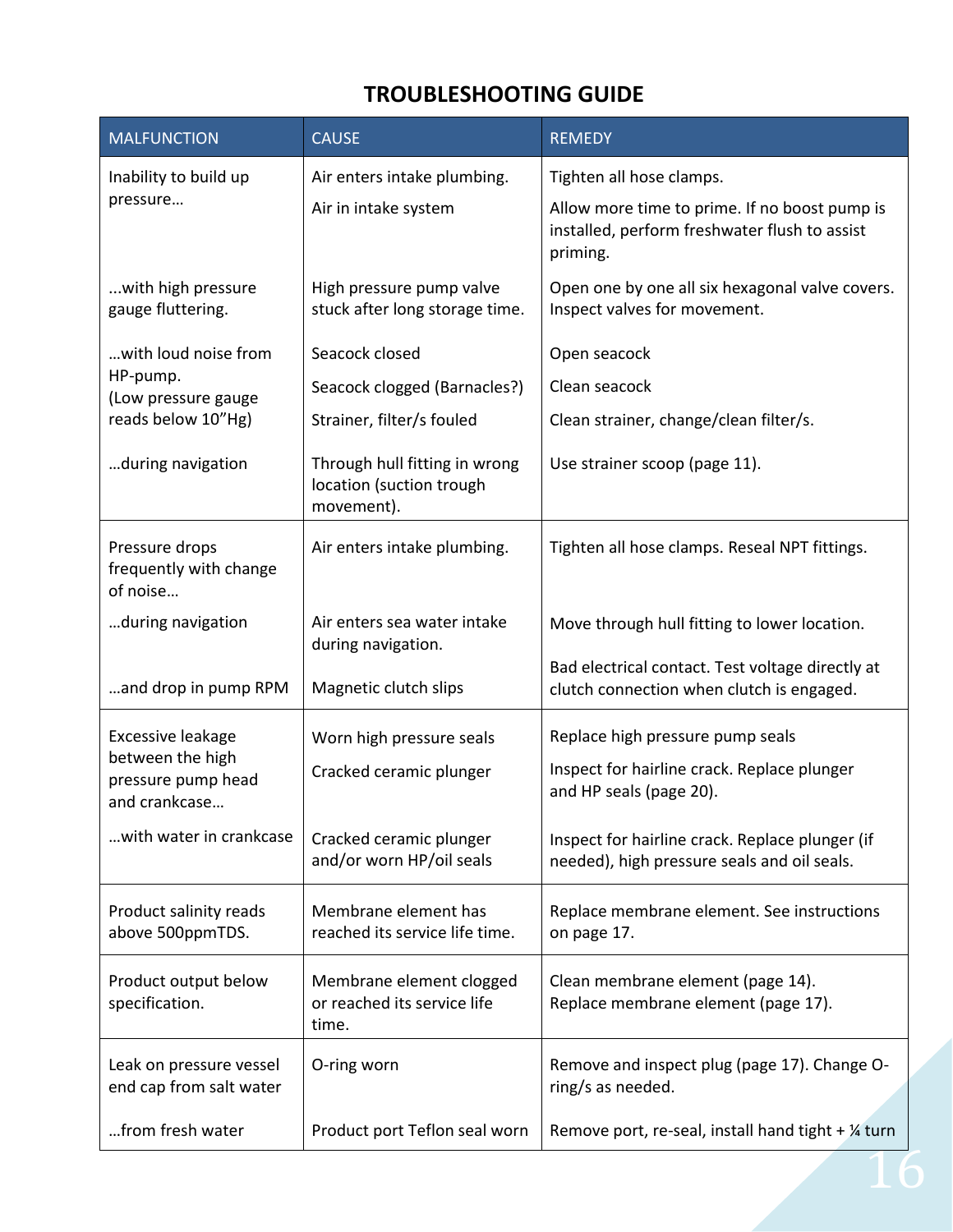# **MEMBRANE ELEMENT AND END PLUG SERVICE INSTRUCTIONS**

- 1) Remove the high pressure hoses and product tubing from the pressure vessel
- 2) If needed remove the complete vessel
- 3) Remove the three M6 bolts with a 5mm allen key on both sides of the vessel.
- 4) Remove the three locking plates (locks) on both sides.
- 5) Holding the product port, pull the product port end plug in one fast pull out of the vessel.
- Note: Should the plugs O-ring (PL01) get stuck in the locks groove of the pressure vessel, it will be more difficult to pull the plug. Tap the plug in and pull more vigorously.

If the product port is mounted on the high pressure **OUT** side:

- 6) Using a needle nose pliers, pull the membrane element on the product tube in flow direction.
- 6b) Push out the remaining end plug from the opposite side with a pipe, boat hook, etc.

If the product port is mounted on the high pressure **IN** side:

6) Using a short pipe or wooden support, push out the membrane element together with the remaining end plug.

Inspect the end plugs for hairline cracks or damages on the O-rings and O-ring grooves.

- 7) Insert the new membrane element, observing the correct position and direction of the lipped seal ring: High pressure entry side of the membrane, lip against flow direction.
- 8) If needed, clean the product port and end plug threads from remaining Teflon sealant and re-apply 3 wraps only.
- 11) Insert the end plugs and reassemble all components visa versa.

**CAUTION:** Do not over tightening the product port/s. Hand tide plus ¼ turn. Thread may damage!

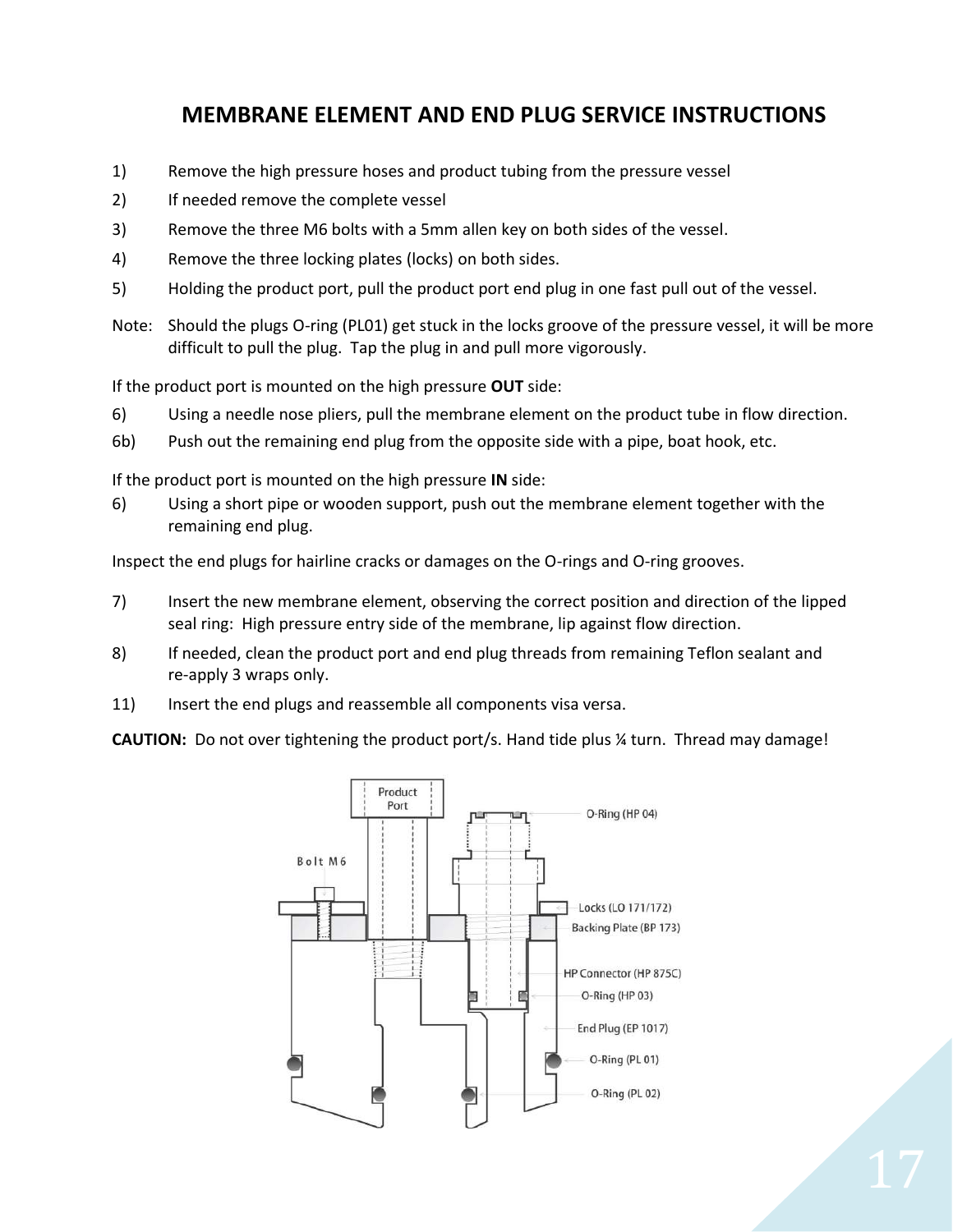# **HIGH PRESSURE PUMP PARTS AND SERVICE INSTRUCTIONS**



### **DISASSEMBLY SEQUENCE OF THE PUMP HEAD**

- 1) Remove the three discharge valve plugs and the three inlet valve plugs (32), with a 22 mm socket wrench. Inspect the O-ring (33) for wear and replace if damaged.
- 2) With needle nose pliers, remove the inlet and discharge valve assemblies (32X). Insert a small screwdriver between the valve seat (27) and the valve spring retainer (30) to separate the valve assembly. Remove the O-ring (31). Inspect all parts for wear and replace if necessary.
- 3) Next, use a 5 mm Allen wrench to remove the 8 socket head cap screws (34). Carefully slide the valve casing (26) out over the plungers. Remove the weep return ring (25), pressure ring (24) and V-sleeve with support ring (23), from the valve casing (26). Remove the V-sleeve (23) from the seal case (20). Inspect all parts, including O-ring (21) for wear and replace if necessary.
- 4) Check surfaces of plunger (16). A damaged surface will cause accelerated wear on the seals. Deposits of any kind must be carefully removed from the plunger surface. A damaged plunger must be replaced!
- 5) If the ceramic plunger (16B) is damaged, remove the plunger bolt (16C). Discard the old plunger (16B) and copper gasket (16D) and clean the old Locktite from the plunger bolt (16C) and plunger base (16A). Replace the plunger with the new one and Locktite the plunger bolt and torque to 120 inch-pounds.
- **Note:** If there are deposits of any kind (i.e., lime deposits) in the valve casing, be certain that the weep holes in the weep return ring and valve casing have not been plugged.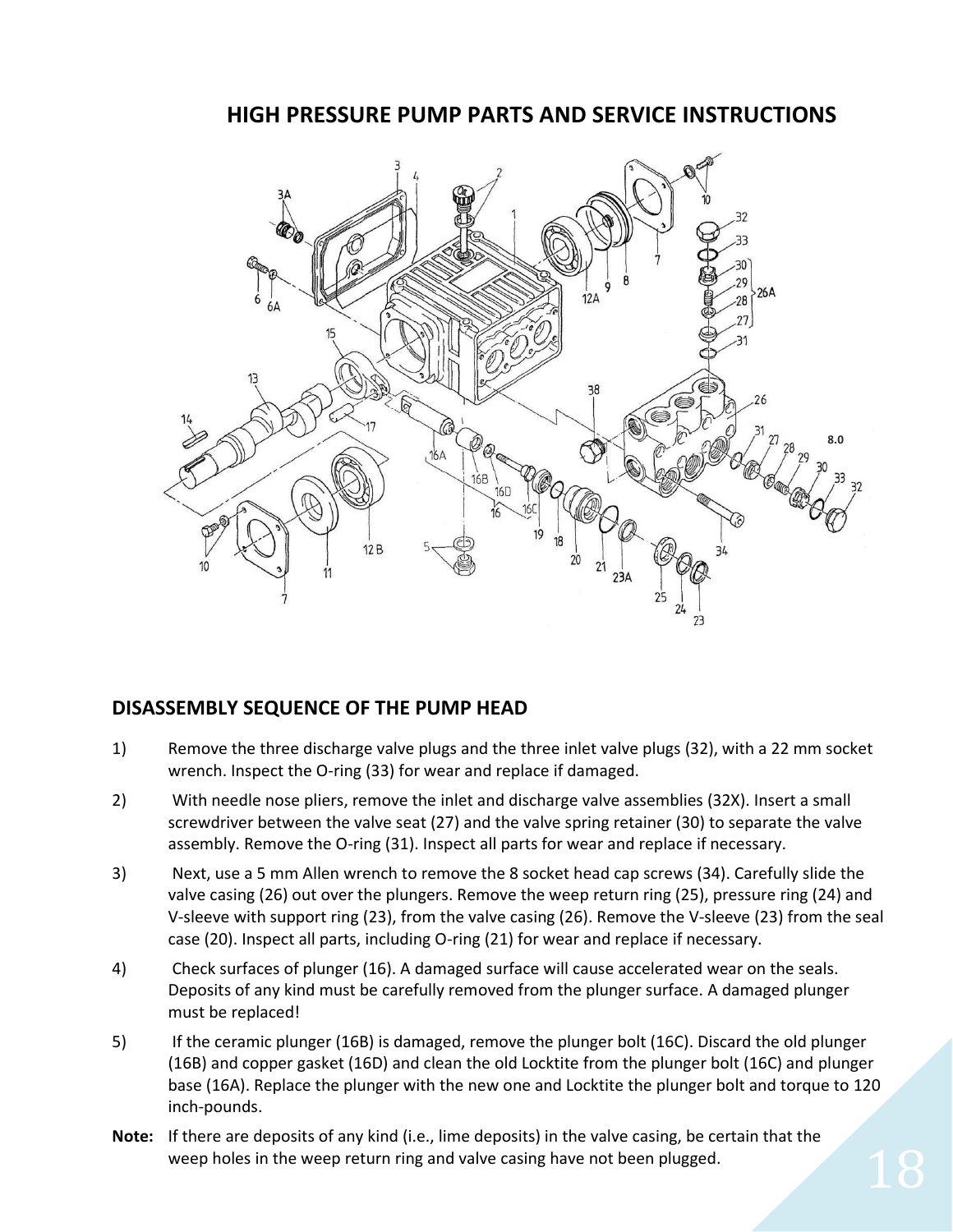6) If the crankcase oil seals (19) are to be replaced, they can be removed by prying loose. Take care not to make contact with the plunger. If the oil seals are not to be replaced, proceed to the back end disassembly sequence and carefully pry the seals loose after the plungers have been removed from the crankcase.

### **DISASSEMBLY SEQUENCE OF THE CRANKCASE**

- 1) Before beginning, drain the oil from the crankcase, through the oil drain (3A).
- 2) Remove the crankcase cover (3) and O-ring (4) from the crankcase (1). To remove the crankshaft (13), remove the bearing cover (7) and sight glass (8). Using a rubber mallet, remove the crankshaft axially through the connecting rods by tapping on the end of the shaft. Do not bend or damage the connecting rods during crankshaft removal.
- 3) Next remove the remaining bearing and radial shaft seal (11). Inspect both bearings and seal for wear and replace if necessary.
- 4) Remove the connecting rod (15), then the plunger (16) and wrist pin (17), if necessary. Check the plunger bore in the crankcase for wear. Inspect parts and replace as necessary.
- 5) Should you find it necessary to service the plunger assembly (16), you can do so by removing the tension screw (16D). Inspect all parts and replace as necessary.
- **Note:** In order to drive the pump from the side opposite the present shaft extension, simply remove the valve casing from the crankcase and rotate the pump 180 degrees to the desired position. Be certain to rotate the seal case as well, so that the weep holes are down at the six o'clock position. Change the oil fill and the oil drain plugs. Refer to the repair instructions as necessary for the proper assembly sequence.

### **REASSEMBLY SEQUENCE**

- 1) Reassemble plunger (16) and the connecting rod (15) with wrist pin (17). Place assemblies in crankcase (1). Install crankshaft through connecting rods, again being careful not to bend or otherwise damage the connecting rods.
- 2) Replace left and right side bearings (12A and 12B), if they were removed from the crankshaft. Be certain the bearings are pressed all the way onto the shaft and completely into the crankcase. Replace radial shaft seal (11) bearing cover with sight glass (7 and 8) and crankcase cover with Oring (3 and 4).
- 3) If oil seals (19) were removed, replace with seal lip towards crankcase. Lubricate seal with silicone grease before replacing.
- 4) Replace seal case (20) with O-ring (21) over plungers. Generously lubricate O-ring and oil seal With silicone grease before reassembly. Replace V-sleeve (23) over plunger.
- 5) Generously lubricate V-sleeve (23). Assemble spacer and V-sleeve (23) into valve casing (26). Assemble weep return ring and pressure ring (25 and 24) over plungers. Slide the valve casing over plungers and seat firmly. Replace the eight-socket head cap screws (34) and tighten to 105 inch pounds in a crossing pattern.
- 6) Replace the six O-rings (31) and the six-valve assemblies (32X). Replace the six valve plugs with O-rings (32 and 33) and tighten securely with a 22mm socket wrench to 33 foot-pounds.
- 7) Fill crankcase with 7.5 ounces / 0.22 ltr of non-toxic, non-detergent SAE 90 gearbox oil.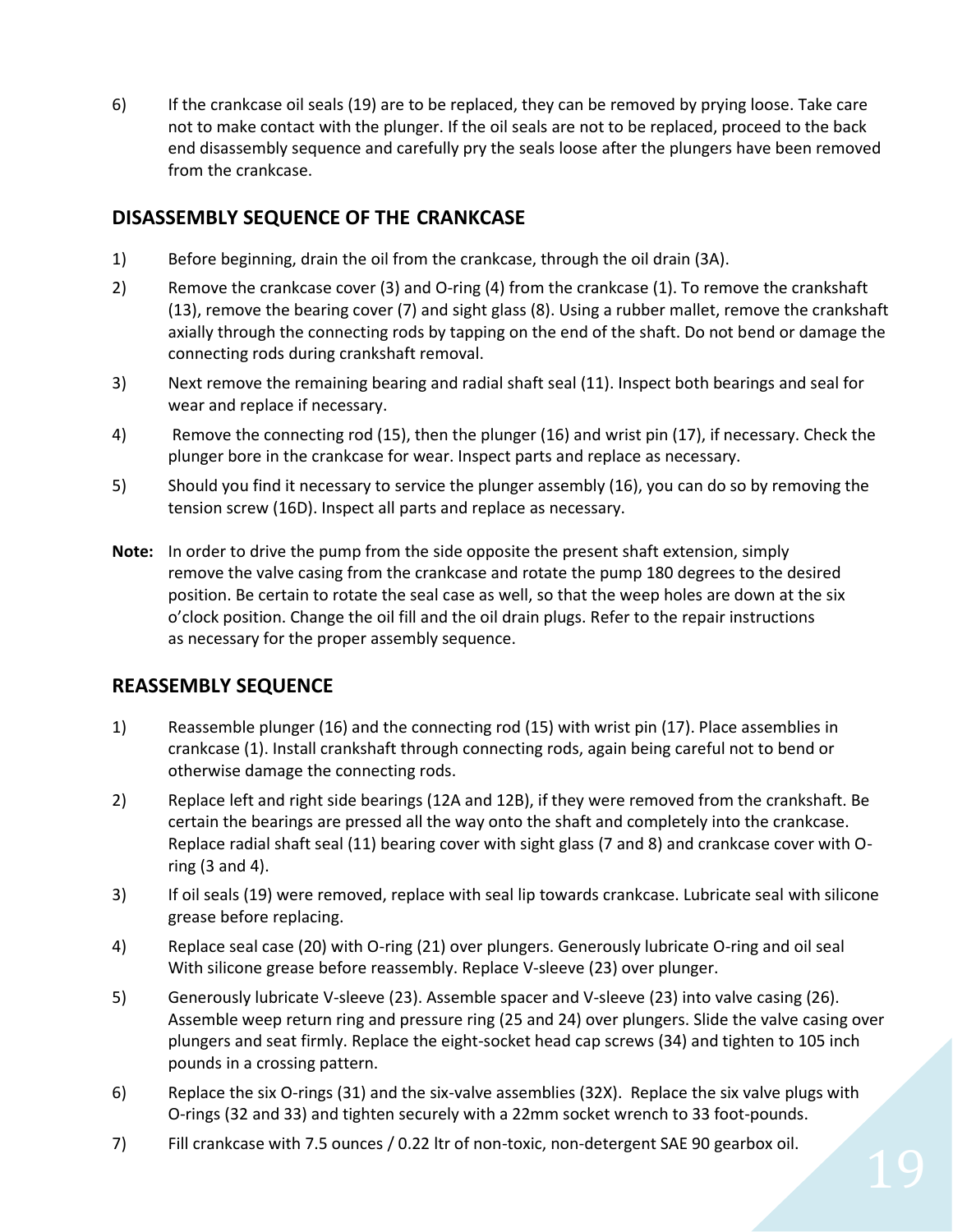# **ECHOTEC WATERMAKERS LIMITED WARRANTY**

Echo Marine Ltd. warrants for a period of 3 years (1 year for commercial applications) from the date of shipment that the ECHOTec watermaker is free of defects in material and workmanship and performs according to specifications. The triplex plunger high-pressure pump head and the high pressure vessel/s (except end plugs, O-rings and fittings) are warranted for life (10 years for commercial applications) to the original purchaser.

Echo Marine's liability under this warranty shall be limited to repair or replacement of the ECHOTec watermaker at Echo Marine's option. Under no circumstances shall Echo Marine Ltd. be liable for consequential damages arising out of or in any way connected with the failure of the system to perform as set forth herein. This limited warranty is in lieu of all other expressed or implied warranties, including those of merchantability and fitness for a particular purpose.

In the event of a defect, malfunction, or failure during the warranty period, Echo Marine Ltd. will repair or replace, at its option, the product or component therein which, upon examination by Echo Marine, shall appear to be defective, or not up to factory specifications.

To obtain warranty service, the defective product or part must be returned to Echo Marine's Service Center. The purchaser must pay any transportation or labor expenses incurred in removing and returning the product. A return authorization must be obtained before any part or component is shipped.

The limited warranty does not extend to any system component that has been subjected to misuse, neglect, accident, improper installation, or used in violation of instructions furnished by Echo Marine Ltd. The warranty does not extend to components on which the serial number has been removed, defaced or changed.

Echo Marine Ltd. reserves the right to make changes or improvements in its product during subsequent production without incurring the obligation to install such changes or improvements on previously manufactured equipment.

The implied warranties, which the law imposes on the sale of this product, are expressly LIMITED, in duration to the time period above. Echo Marine shall not be liable for damages, consequential or otherwise, resulting from the use and operation of this product or from the breach of this limited warranty.

This limited warranty service does not apply to normal recurring user maintenance as described below.

Sea Strainer Element Pump Valve Assemblies Auxiliary Tubing **Pump Crankcase Oil** Pump Seals and Packings V or Timing Belt Pump Bushings and Bearings

Pre-filter Cartridges Gauge/Instrument Calibration